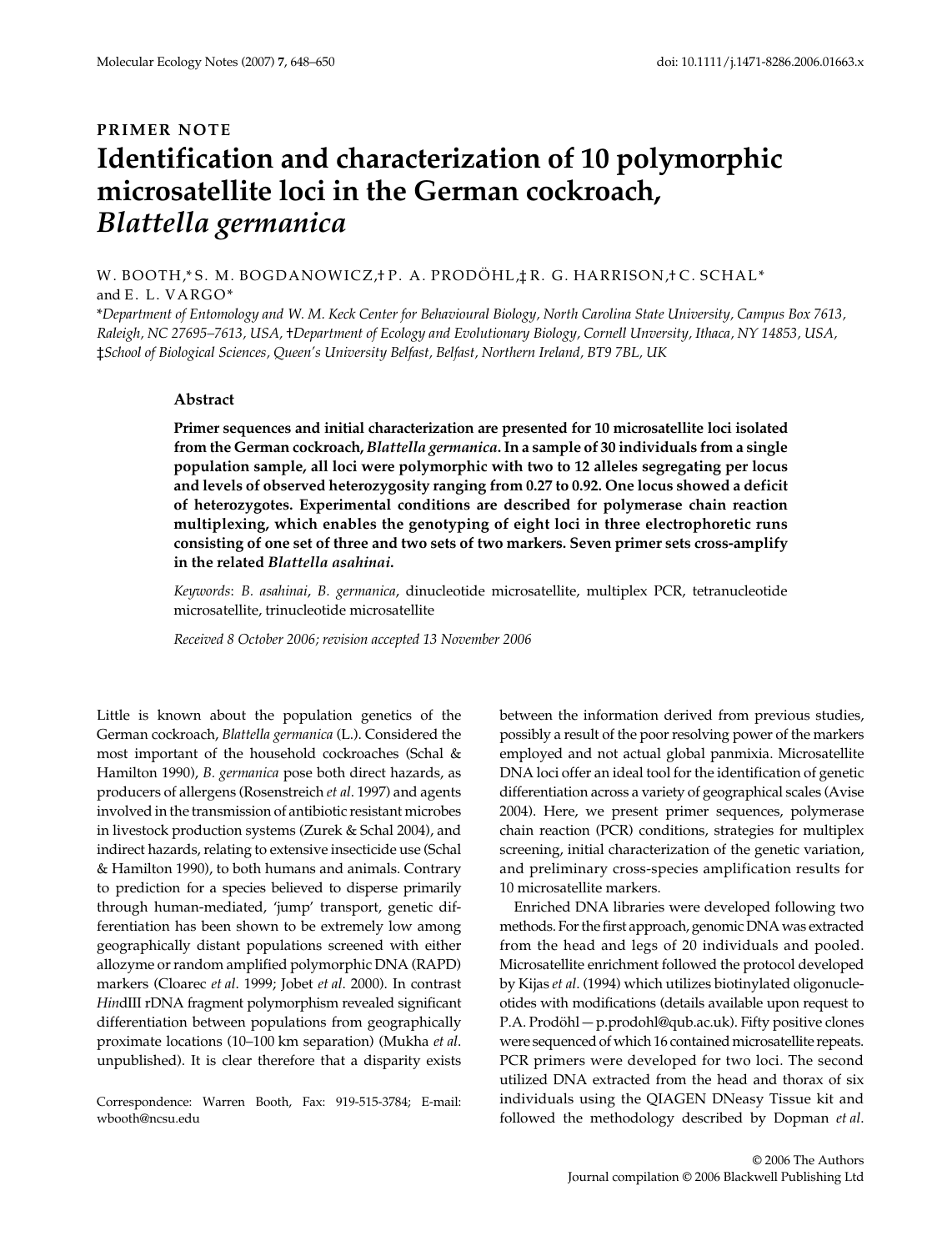E 2006<br>
Table 1 Characteristics of 10 microsatellite DNA loci developed for the German cockroach (*Blattella germanica*) and screened for a total of 344 specimens collected in North Carolina, USA:<br>
(*H<sub>a</sub>*) and observed ( Locus Primer sequences Repeat motif Annealing temperature  $(^{\circ}C)$ µm of each primer Individuals collected at one locationIndividuals collected across 12 locationsAmplification in *Blattella asahinai*GenBank Accession *NN*  $N_A$   $H_F$   $H_O$  test *N*  $N_A$  (bp)  $N_A$  (bp) nos  $N_A$  *H*<sub>E</sub> *H*<sub>O</sub> HW test *N* $N_A$ Size (bp)  $N_A$ Size (bp) Bg-C04 F: ATTTGCAATACGGCCATCGA (GATA)6 <sup>55</sup> <sup>3</sup> 30 <sup>2</sup> 0.48 0.27 \* 310 <sup>4</sup> 153–173 <sup>4</sup> 143–167 EF029074 R: GGGAATAGAAGAGTGTGACABg-G7 F: GCAGTACCATATCCTCAGGA (GTTA)8 <sup>55</sup> <sup>3</sup> 30 <sup>6</sup> 0.76 0.7 ns <sup>343</sup> <sup>8</sup> 214–242 <sup>6</sup> 219–250 EF029075 R: CCATGTTAGGTACCTTCAGABg-B12 F: GTCCAGCATGTTTTGCA (ATAG)<sup>14</sup>ACAG(ATAG)<sup>3</sup> CCAG(ATAG)2CCAGACAA  $(ATAG)$ <sup>3</sup>TAT $(ATAG)$ <sup>3</sup> 55 3 30 10 0.63 0.63 ns 342 15 334–392 na EF029076R: GACATTTAGGAGAGTGGTCA Bg-D05 F: AGGATGACGTCAAGGAACAA (ATAC)<sup>15</sup> 55 1.5 25 9 0.83 0.92 ns 328 15 146-230 3 119-215 EF029077 F: GGAATTGTGGCATAGCABg-1D5 F: AATCACGAGTTGCCTACCAA (GA)18 <sup>55</sup> 1.5 <sup>24</sup> <sup>12</sup> 0.83 0.75 ns <sup>323</sup> <sup>22</sup> 205–267 na EF029078 R: TTCAAGGTCCTCAACAGTCABg-D9 F: GGATCTGTGGATATCCCCTA (GAA)20 <sup>55</sup> <sup>2</sup> <sup>29</sup> <sup>7</sup> 0.81 0.76 ns <sup>319</sup> <sup>21</sup> 206–279 na EF029080 R: TACAAGAGCGATGAGTCTCA Bg-A7 F: AGCAACCTGTTAGGGGAGGA (AACT)7 <sup>55</sup> <sup>2</sup> <sup>29</sup> <sup>4</sup> 0.55 0.66 ns <sup>316</sup> <sup>8</sup> 301–349 <sup>4</sup> 297–305 EF029081 R: TGTGGCACGGATGGGAGA Bg-F7 F: TACCGGTTAGAGCGGGTGA (GATT)12 <sup>55</sup> <sup>2</sup> <sup>27</sup> <sup>6</sup> 0.74 0.81 ns <sup>323</sup> <sup>11</sup> 194–222 <sup>31</sup> 99–219 EF029079 R: ATCAAATTGGTCGCAGCGTA Bg-wb-1 A F: GATGCAGATTCTTGATTGA (GAA)10 60 1.5 <sup>26</sup> <sup>4</sup> 0.47 0.46 ns <sup>293</sup> <sup>9</sup> 180–218 <sup>5</sup> 167–197 EF029072 R: TACATTGACGGCTAACCCTCTA Bg-wb-2 A F: GACAATGGGAGAAATGAGGAGAA (GATA)4AATA(GATA)2 AATA(GATA)3 55 1.5 30 4 0.65 0.57 ns 332 6 258–282 3 278–286 EF029073R: GGGCCGATAGCGAGTGG

locus designation (GenBank Accession nos: EF029072–EF029081), primer sequences, repeat motif, PCR conditions, sample size (*N*), number of alleles observed (*N*A), average expected  $(H_F)$  and observed  $(H_O)$  heterozygosities, conformance to Hardy–Weinberg equilibrium (HW test) and range of PCR product sizes in (bp) and cross-species amplification success

HW test, Hardy–Weinberg test (Raymond & Rousset 1995) — \*significant probability test (*P <* 0.05); ns, nonsignificant. Cross-species amplification — na, nonamplification.